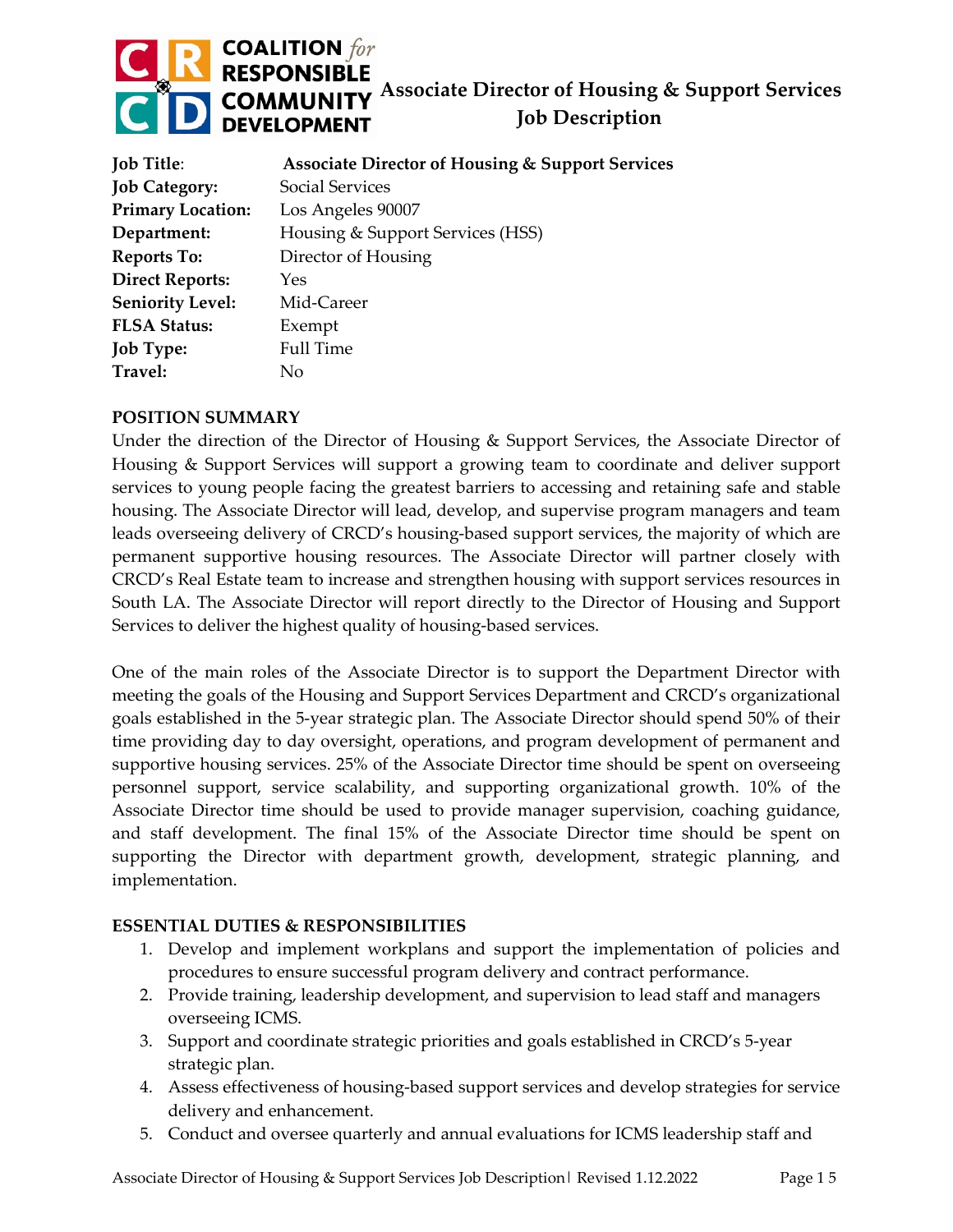## **COALITION** for<br>**RESPONSIBLE**<br>**COMMUNITY** Associate Director of Housing & Support Services  **Job Description DEVELOPMENT**

coordinators.

- 6. Oversee resident engagement and feedback activities.
- 7. Assist the HSSD Director and CRCD Administration to monitor program operations, create programmatic controls, and support budget management of the Housing & Support Services Department.
- 8. Manage relationships and facilitate collaboration with community-based, public, and private partners established by Director of HSSD and CRCD Executive Leadership.
- 9. Participate in meetings and conferences related to housing vouchers, lease up planning, supportive service plans, and ongoing ICMS coordination.
- 10. Support and oversee housing-based support services at CRCD's permanent supportive housing and scattered-site housing programs.
- 11. Work closely with CRCD's Learning & Evaluation Team to monitor data integrity, track progress towards performance targets, and analyze data to inform program design and delivery.
- 12. Promote a positive, collaborative work environment and culture of accountability.
- 13. Develop and promote partnerships with government agencies, state, not-for-profit, and for-profit organizations to create streamlined service delivery in permanent supportive housing
- 14. Actively engage with DHS, LAHSA, DMH, HACLA and LACDA to ensure accuracy of data and troubleshoot high-priority client issues
- 15. In collaboration with Director of Housing and Support Services, the Associate Director will provide budgetary oversight of program expenditures, administration support, ensure program revenue and expenses are within adopted annual budget.
- 16. Complete required reporting (HMIS, CHAMP, ETO, DPSS, LAHSA and DHS reports) as outlined by various funders.
- 17. Ensure all clients paperwork and data collection is complete, timely, accurate, and current in agency records and electronic database.
- 18. Ensure data entry and maintenance of program-required data systems are complete, timely, and accurate.
- 19. Provide program and service input and updates to the Director of HSSD and other executive team members as needed.
- 20. Manage the implementation of quality assurance systems and activities across all permanent supportive housing programs.
- 21. Define, document, implement, and track program-specific policies, procedures, standards, and metrics across HSSD.
- 22. Develop and plan strategically for future programmatic and service needs and community partnerships.
- 23. Uphold CRCD's Mission/Vision and 5 Year Strategic Plan.

#### **MINIMUM QUALIFICATIONS**

1. 3+ years' experience and master's Level Degree; or 5+ years' experience and bachelor's Level Degree, or 4+ years' manager/director experience with the homeless population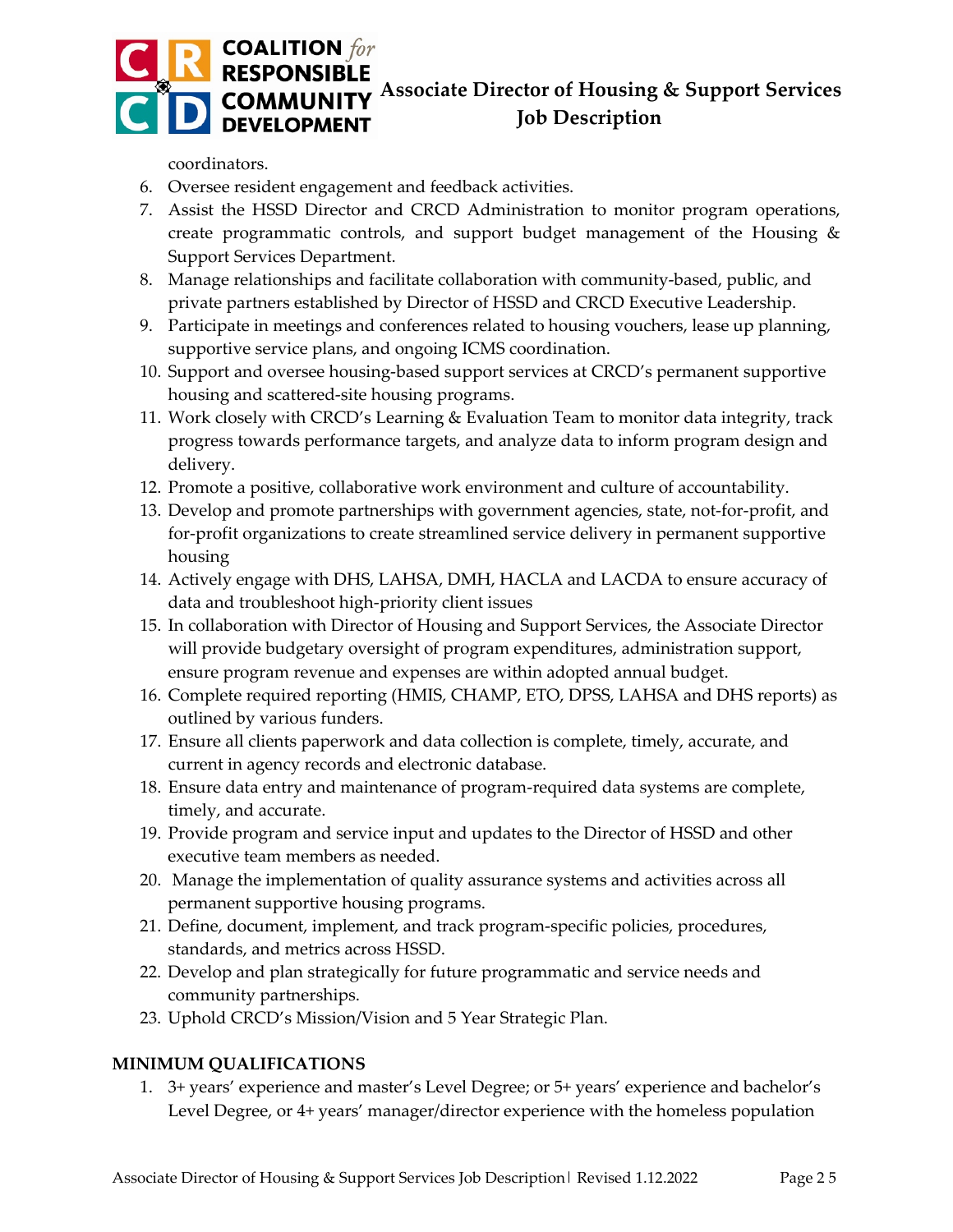# **COALITION** for<br>**RESPONSIBLE**<br>**COMMUNITY** Associate Director of Housing & Support Services **DEVELOPMENT** Job Description

(successful demonstrated ability) can be used to substitute the education requirement. An extensive reference check will be required in this scenario.

- 2. Experience working with lease-based housing programs, including Section 8.
- 3. Experience working with young people, single adults, and families facing multiple barriers to housing stability, such as foster care, justice system experience, and mental health challenges.
- 4. Able to learn quickly and work effectively with a wide range of communities and with minimal supervision
- 5. Reliable, flexible team player who works well with minimal supervision, who has a good work ethic, and an ability to set and maintain personal boundaries.
- 6. Demonstrated ability to work on multiple projects simultaneously and to meet deadlines.
- 7. Reliable transportation: valid driver's license, and car insurance as required by law, as appropriate.
- 8. 5 years of supervision experience (Preferably in non-profit and human services)
- 9. Must display professional and appropriate email etiquette
- 10. Must display the ability to facilitate small and large groups
- 11. Knowledge and experience of Microsoft Office (Excel, Word, Power Point)
- 12. Proficient in reading and writing
- 13. Bilingual in English/Spanish preferred
- 14. Ability to work on weekends.

#### **WORK ENVIRONMENT**

- 1. On occasion walk or drive to different local sites throughout the day
- 2. Regularly required to sit, stand, bend, and occasionally lift or carry up to 35 lbs.
- 3. Combination of field and office environment
- 4. May necessitate working in busy and loud environments
- 5. May be exposed to elements like cold, heat, dust, noise, and odor
- 6. May participate in training and staff development that requires local and out of state travel
- 7. Work regularly in a community that is exposed to gang activity, substance use, homelessness, and high unemployment rates.
- **8. Must be available on call for emergency crisis situations with the ability to respond after work hours as needed for emergencies**
- 9. This is not a work-from-home position

#### **RESPONSIBILITIES COMMON TO ALL AGENCY EMPLOYEES**

- 1. Encompass a "do whatever it takes approach" to serving our community
- 2. Always maintain a safe work environment and confidentiality.
- 3. Be proactive, creative, and flexible in determining, evaluating, researching, and resolving issues.
- 4. Organize and prioritize multiple activities to meet all external and internal deadlines.
- 5. Maintain professional demeanor that reflects positively on the agency.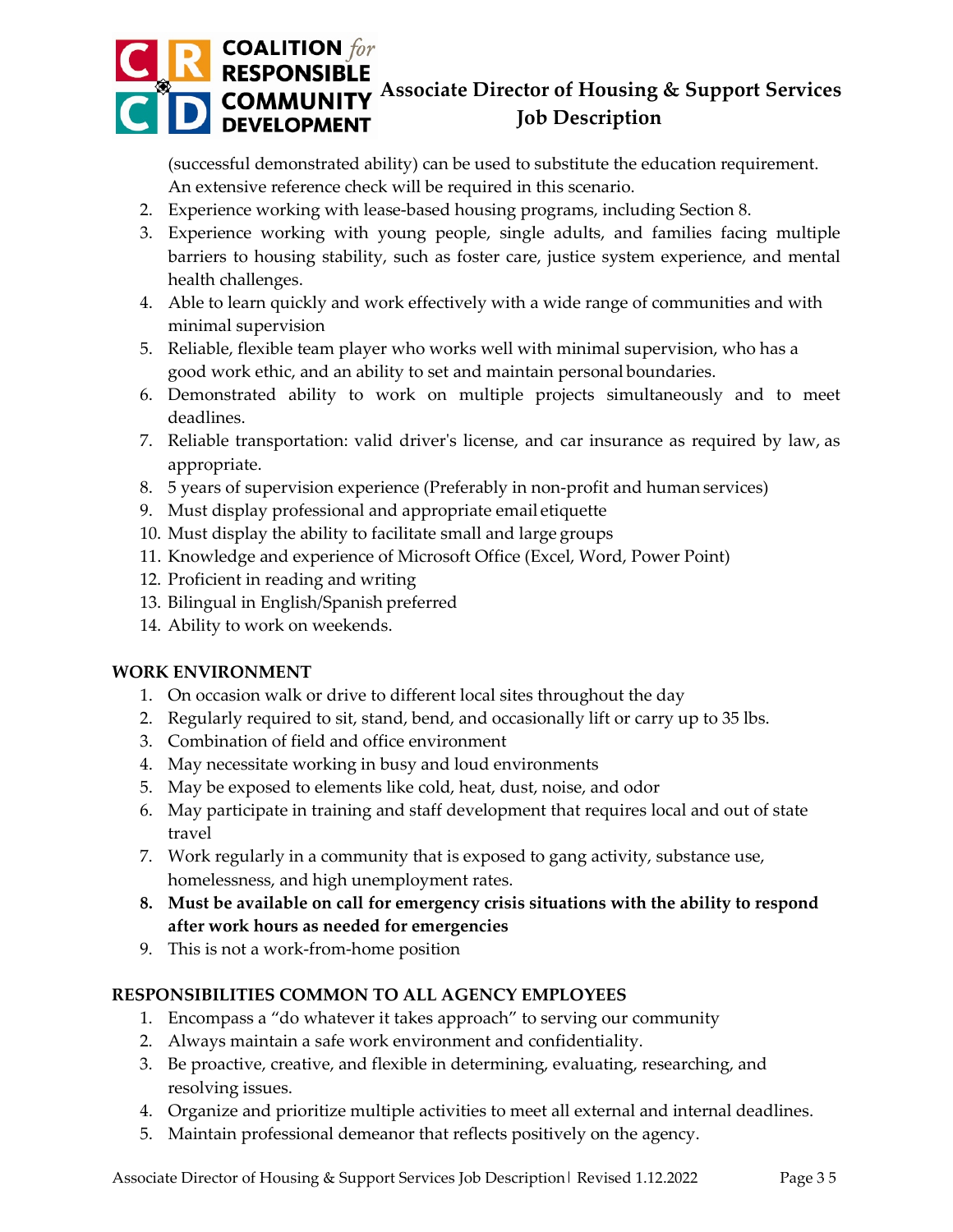### **COALITION** for<br> **RESPONSIBLE**<br> **COMMUNITY** Associate Director of Housing & Support Services **COMMUNITY Job Description DEVELOPMENT**

- 6. Demonstrate respect and courtesy toward others.
- 7. Able to thrive in a work environment emphasizing teamwork and collaboration.
- 8. Respond in a timely manner in all aspects of communication.
- 9. Regular and prompt attendance in the office is required
- 10. Work with limited to minimum supervision.
- 11. *Perform other duties as assigned by your supervisor.*

#### **BENEFITS**

- Dental, Vision, Medical Benefits: CRCD is in the top 10% for excellent employee benefits for non-profit organizations. CRCD offers 80% employee paid and 60% dependent paid medical
- 401K eligibility to participate from day one and up to 3% matching after one year
- Flexible Spending Account (FSA)
- Short-Term & Long-Term Disability, Accident, and Hospital Indemnity
- Whole Life Insurance, College Funding Plans/529 Savings Plan from Principal
- Pet insurance, Legal/ID Theft
- Generous work/life balance

**CRCD is a mandatory vaccination employer for COVID-19 and its variants. COVID-19 vaccination is mandatory for employment. As such, all CRCD employees must be fully vaccinated against COVID-19, including new hires. All new hires must provide proof of vaccination on or before their start date; alternatively, new hires may request a medical or religious exemption on or before their start date. If a new hire requires a medical or religious exemption, CRCD will engage in the interactive process with the new hire; a new hire cannot begin working for CRCD until the medical or religious exemption application has been approved. Similarly, if a new hire is not yet vaccinated, CRCD will delay the start date until the new hire can provide proof of vaccination or approval of a medical or religious exemption application.**

All candidates are subject to a criminal history check and meet CRCD's criteria regarding criminal history and must pass background check conducted by LA County. CRCD is an Equal Opportunity Employer is an equal opportunity employer to all, regardless of age, ancestry, color, disability (mental and physical), exercising the right to family care and medical leave, gender, gender expression, gender identity, genetic information, marital status, medical condition, military or veteran status, national origin, political affiliation, race, religious creed, sex (includes pregnancy, childbirth, breastfeeding and related medical conditions), and sexual orientation. Please direct requests for Reasonable Accommodations to the interview scheduler at the time the interview is being scheduled. You may direct any additional questions regarding Reasonable Accommodations or Equal Employment Opportunity for this position(s) to the EEO/ADA Coordinator. EEO /ADA Coordinator contact: Stacey Cabling (213) 743-6193.